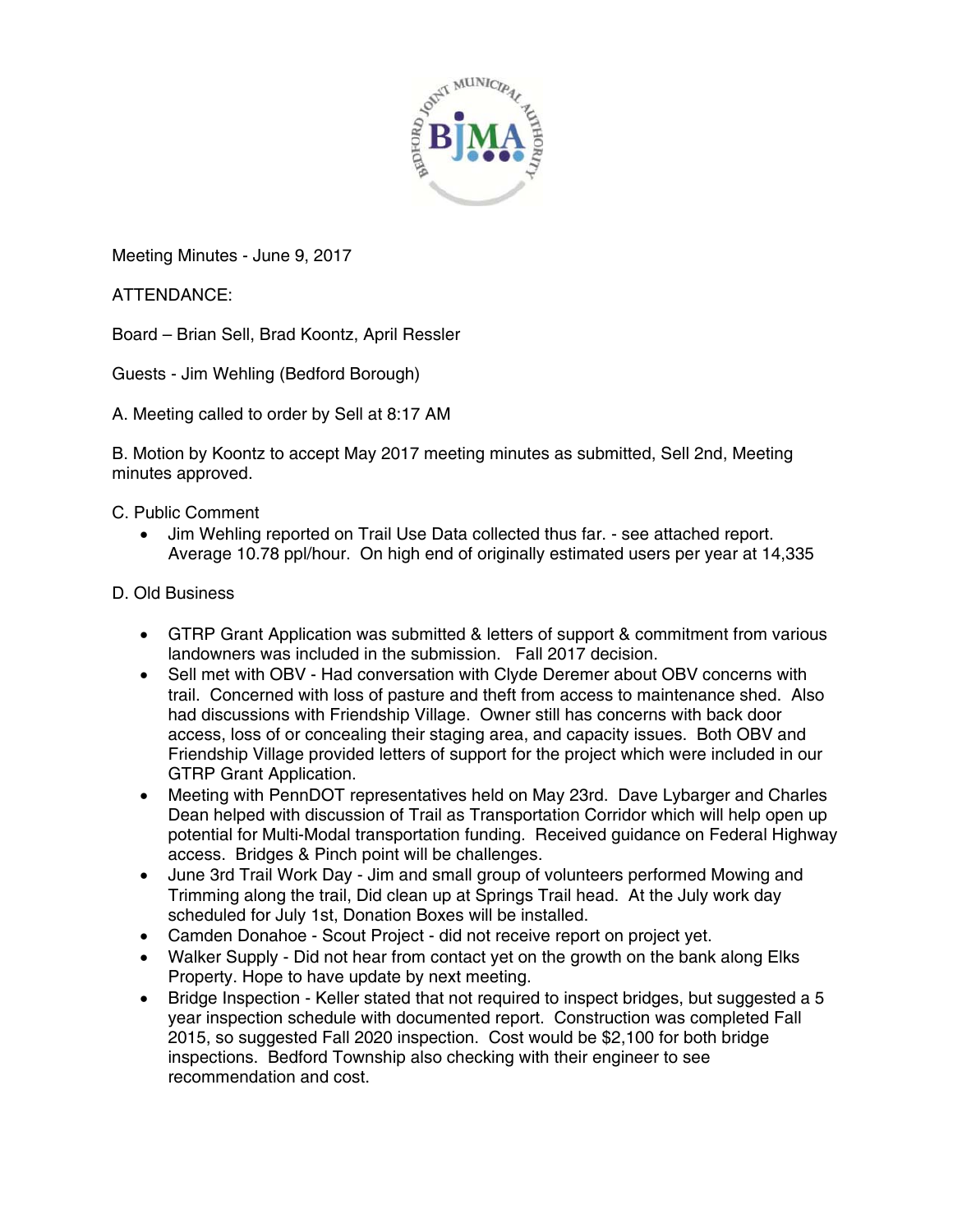E. New Business

- Wehling reported there is a multi-model DCED grant program with deadline of July 31, 2017. He intends to research applicability and may look to apply.
- Sell & Wehling met with Rotary who is very interested in supporting our project. In addition, Matt Randall, State Farm Agent, has access to the State Farm Foundation and thought our project may be a candidate for \$25,000 grant. After discussions, we are too early, but may be potential for next year if see get GTRP funding approved and further along.
- Wehling installed 16 new fence post plaques.
- F. Reports of Officers
	- 1. Chairman Reported that Bedford Chamber working to develop a series of runs/competitions & may utilize trail & timing equipment owned by Omni
	- 2. Vice Chairman
	- 3. Secretary
	- 4. Treasurer See Attached Treasurers Report. Motion by Ressler to pay bills as presented. 2<sup>nd</sup> by Sell. Motion carried.
	- 5. Secretary-Treasurer

Motion by Ressler to adjourn meeting at 9:12 AM, 2<sup>nd</sup> by Koontz. Meeting Adjourned.

*Next Meeting July 14th, 2017 @ 8:15 AM at Penn Square Center Conference Room*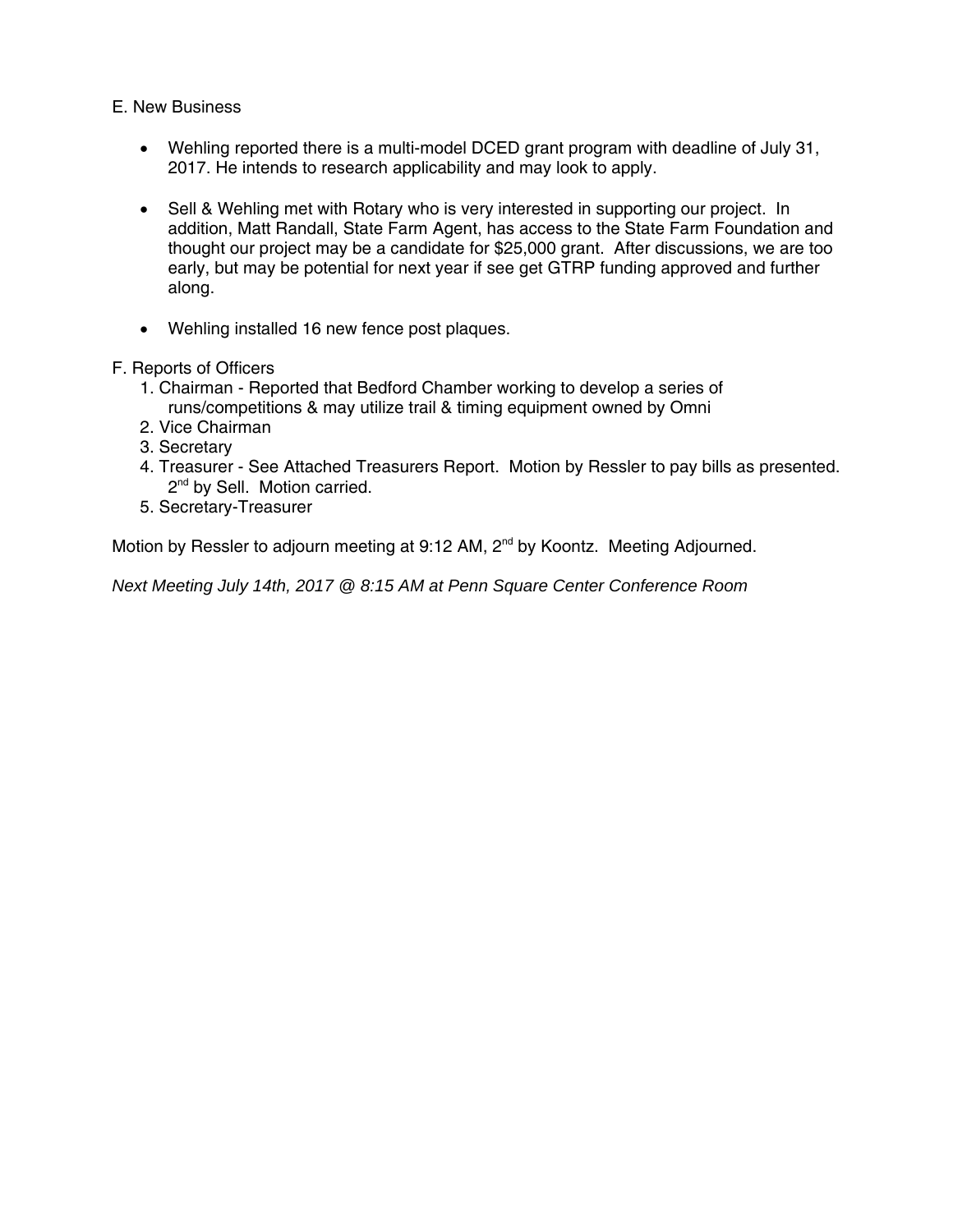**BJMA Treasurer's report** 6/9/2017

 $\mathcal{L}_{\mathcal{A}}$ 

| Current checking<br><b>Current savings</b>                                                  | 1,083<br>67,294         |
|---------------------------------------------------------------------------------------------|-------------------------|
| Total                                                                                       | <u>68,377</u>           |
| Deposits                                                                                    |                         |
| $RRK - Donahun Bokes$<br>Interest                                                           | 500<br><u> 10</u>       |
| <b>Total deposits</b>                                                                       | <u>510</u>              |
| <b>Disbursements</b>                                                                        |                         |
| Landis Graphic Design - Website<br>Cove Creek Outfitters - Camera<br>P/S Printing - Plaques | 49<br>127<br><u>212</u> |
| <b>Total Disbursements</b>                                                                  | <u>388</u>              |
| Transfer from checking<br><b>Transfer from savings</b>                                      |                         |
| <b>Accounts receivable</b>                                                                  |                         |
| Credit card rebates                                                                         | 4                       |